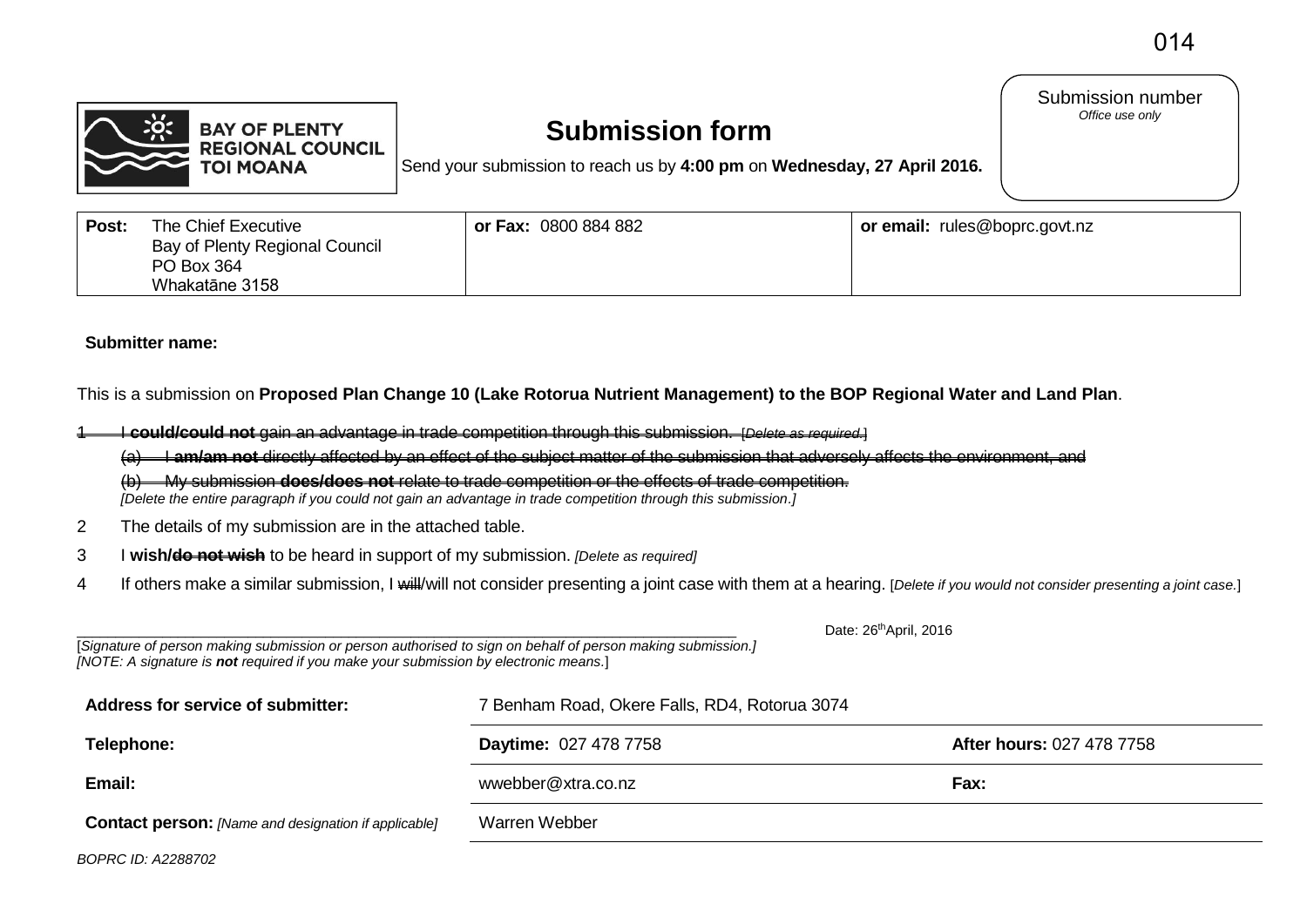#### **SUBMISSION POINTS:**

| Page no.         | <b>Reference</b>                                       | Support/oppose | <b>Decision sought</b>                                                                                                                                | <b>Give reasons</b>                                                                                                                                                                                                                                                                                                                                                              |
|------------------|--------------------------------------------------------|----------------|-------------------------------------------------------------------------------------------------------------------------------------------------------|----------------------------------------------------------------------------------------------------------------------------------------------------------------------------------------------------------------------------------------------------------------------------------------------------------------------------------------------------------------------------------|
|                  | (e.g. Policy, rule,<br>method or objective<br>number)  |                | Say what changes to the plan you would like                                                                                                           |                                                                                                                                                                                                                                                                                                                                                                                  |
| Pages 1 to<br>34 | Plan Change 10: Lake<br>Rotorua Nutrient<br>Management | Support        | Support for all proposed changes, with the addition of extra<br>provision for "Exceptions to the Rules" eg. Plant/Tree<br>Nurseries, Equine Agistment | Two representatives from the Lakeswater Quality Society<br>(LWQS) have actively participated in the Stakeholder<br>Advisory Group which has made policy recommendations<br>which are now incorporated in the proposed Plan Change 10.<br>LWQS supports the proposed plan changes in their entirety,<br>but suggests the addition of provisions for "Exceptions to the<br>Rules". |
|                  |                                                        |                |                                                                                                                                                       |                                                                                                                                                                                                                                                                                                                                                                                  |
|                  |                                                        |                |                                                                                                                                                       |                                                                                                                                                                                                                                                                                                                                                                                  |
|                  |                                                        |                |                                                                                                                                                       |                                                                                                                                                                                                                                                                                                                                                                                  |
|                  |                                                        |                |                                                                                                                                                       |                                                                                                                                                                                                                                                                                                                                                                                  |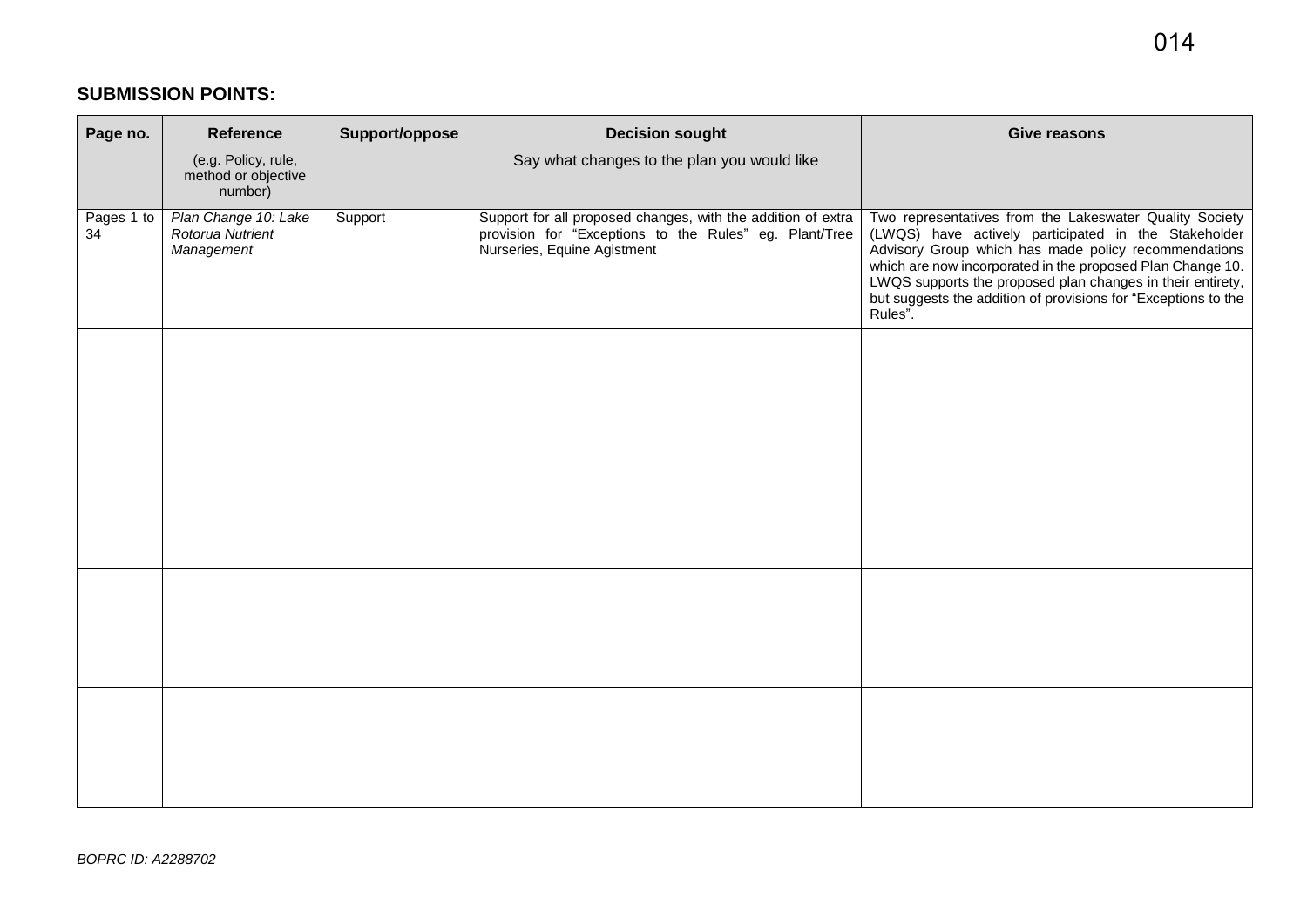#### **LWQS submission on Plan Change 10: Lake Rotorua Nutrient Management**

#### **Submission Deadline: 4pm Wed 27th April 2016**



*Signatories to the Oturoa Agreement 18th February 2013*

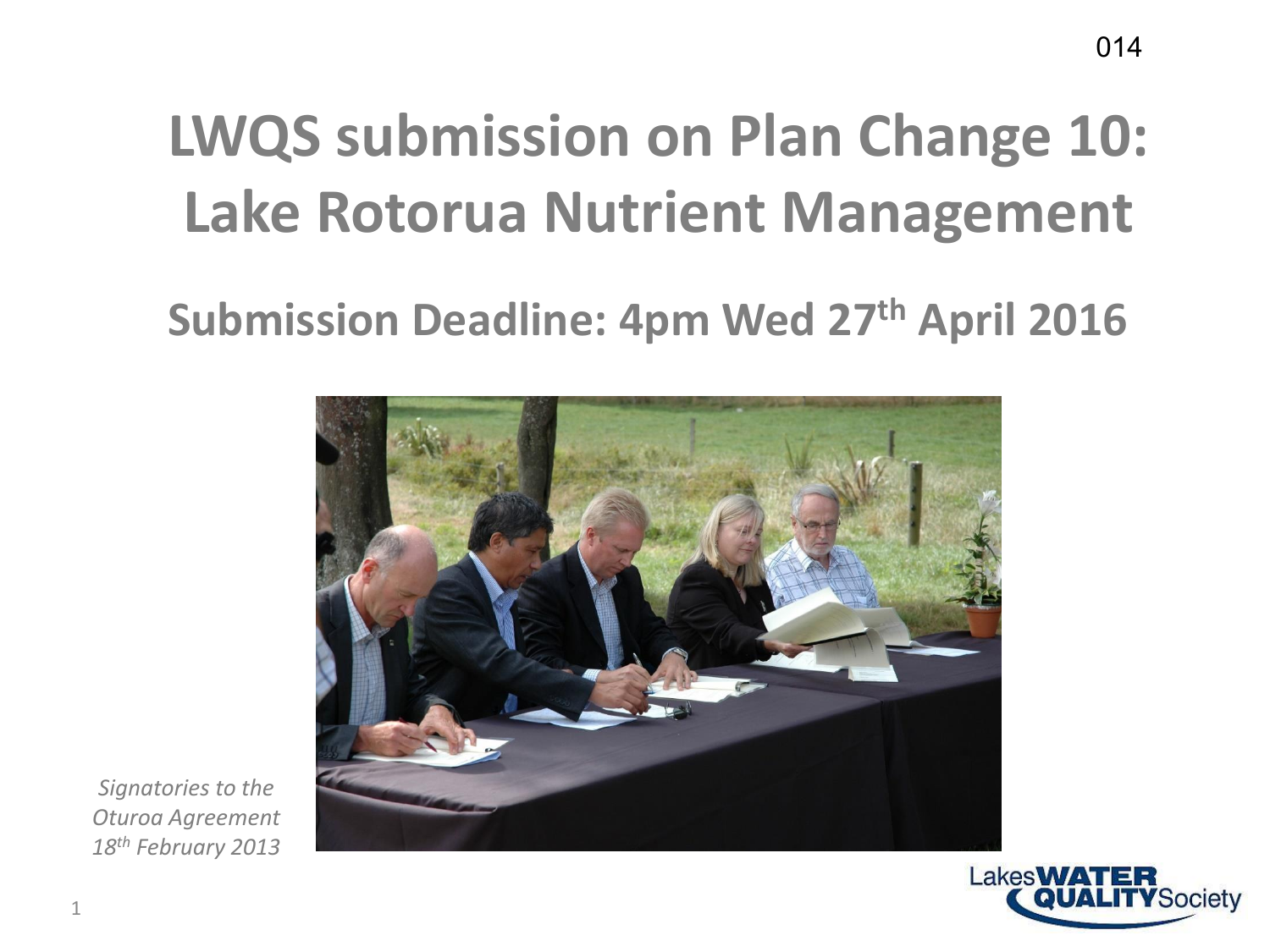#### *Perfect solutions like perfect men are very rare*

*with apologies to Rene Descartes (1596-1650)*

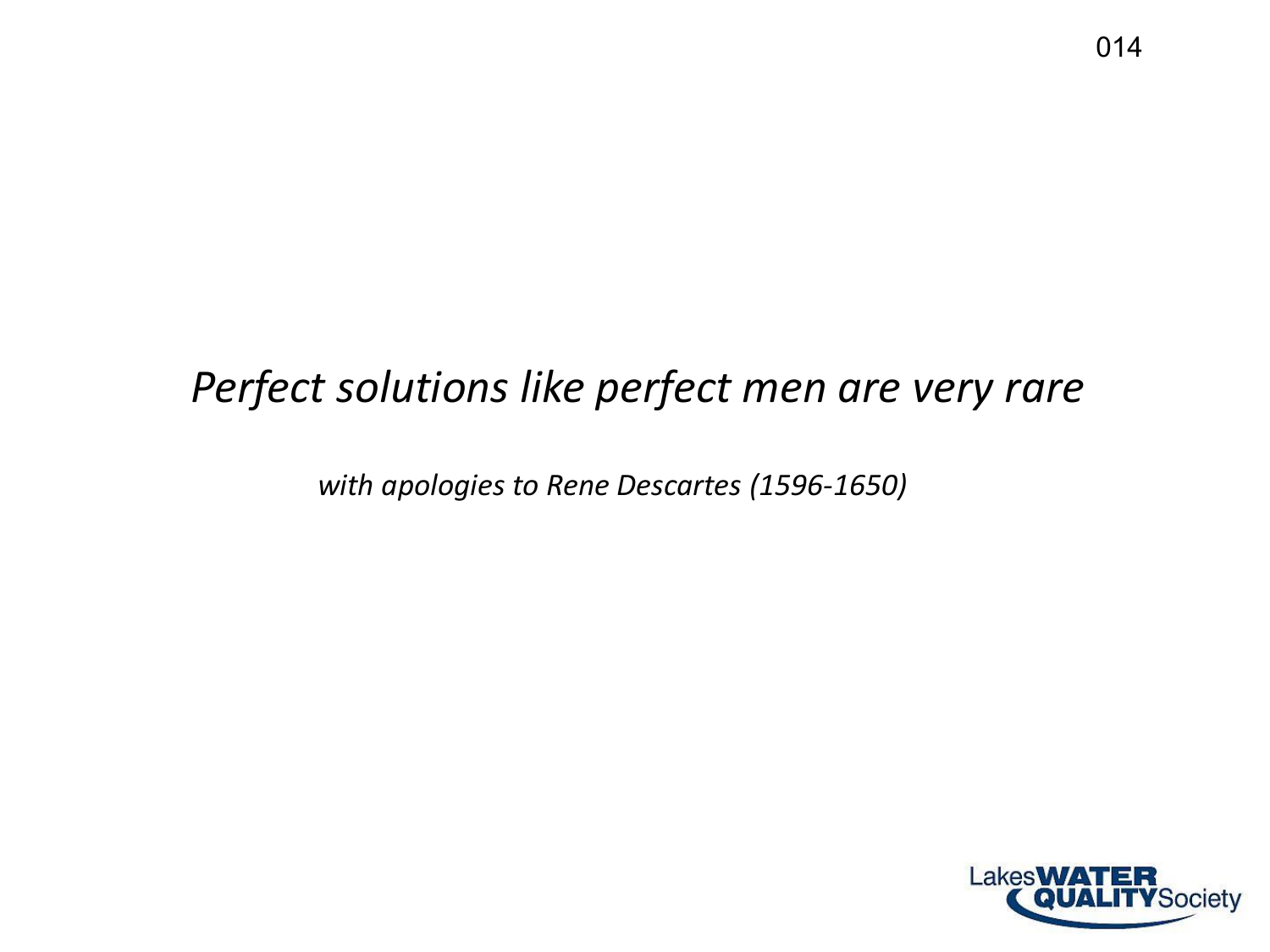# **Key Point # 1 It's not just about the Lake**

The end goal of the Rotorua Lakes Programme is **safe recreational use** of the targeted lakes; for Lake Rotorua this is water quality as experienced in the 1960s.

But this is **not just about an arbitrary water quality standard**.

It also about sustainable agriculture for future generations, sustainable tourism, economic growth, downstream water quality, community pride, and **committed environmental stewardship**.

It is not a coincidence that Rotorua is now enjoying strong tourism growth, 5 new hotels committed, a new Queen Elizabeth Spa Centre, and a strong real estate market.

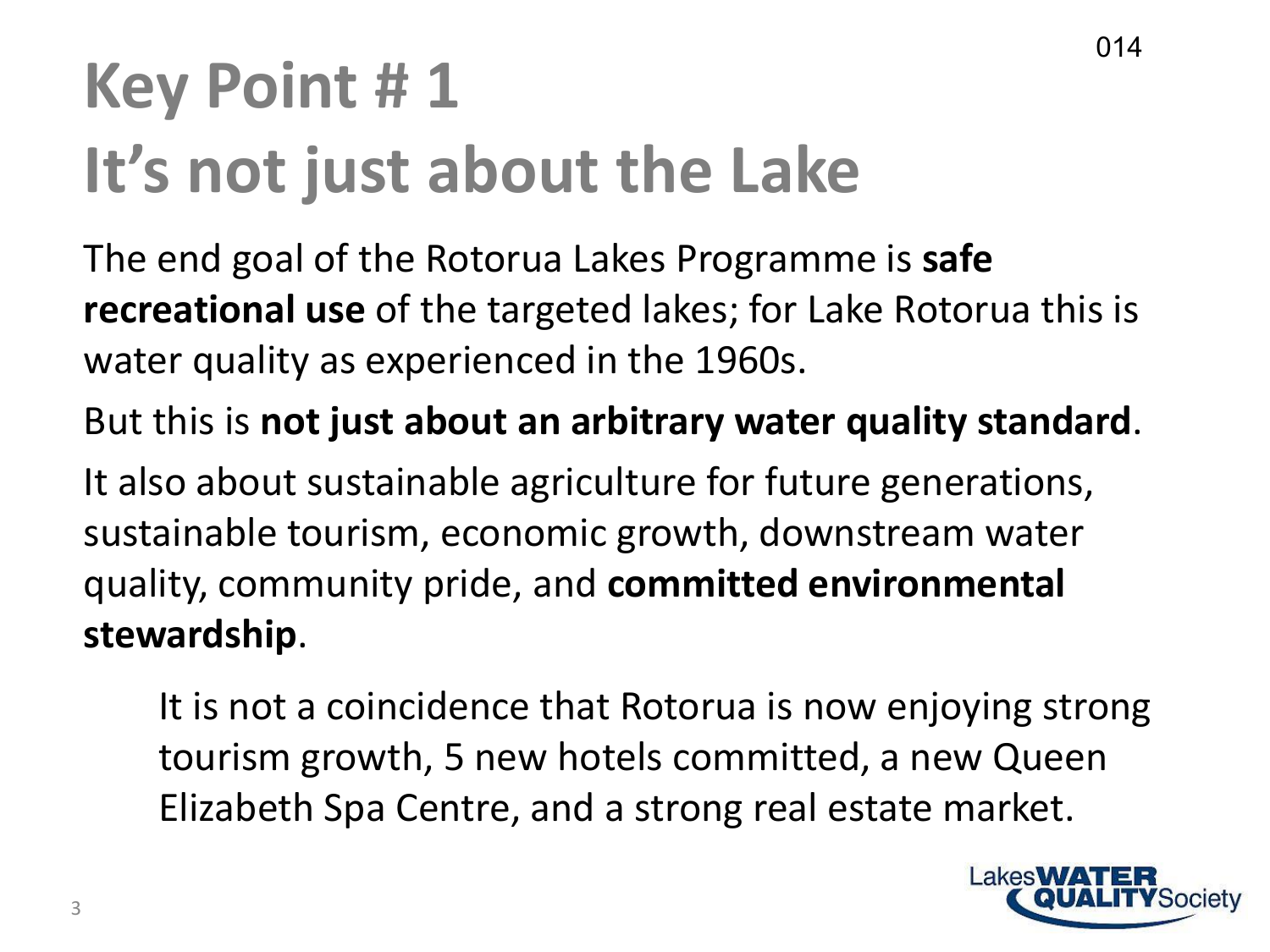# **Key Point # 2 Science based policy**

LWQS supports **robust, defensible and reviewable science** as the ongoing reference for future policy.

> Currently this translates as support for a **435tN and 6tP sustainable load** to Lake Rotorua, with a 270tN (in-lake) reduction from pastoral farming, to be achieved by 2032 (with 70% by 2022).

> Science reviews may yet determine that the sustainable loads to reach TLI 4.2 will vary from the above numbers.

The critical requirement is that the sustainable load figures are backed by robust science.

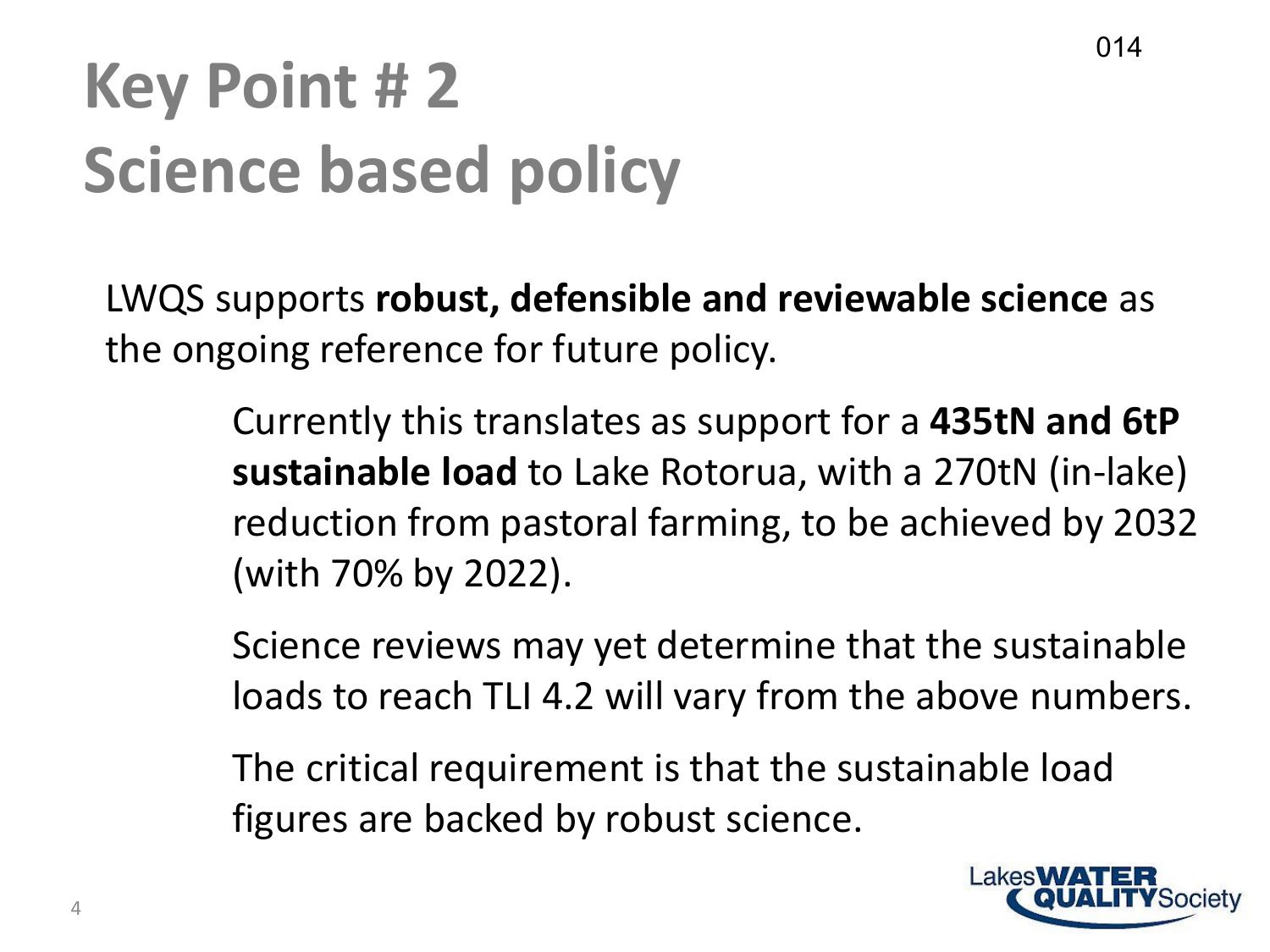## **Key Point # 3 Agreed principles under-pin all policy recommendations from StAG**

**RPS principles effectively pre-determined policy direction and emphasis** – at an early stage StAG added four additional principles to the original RPS list

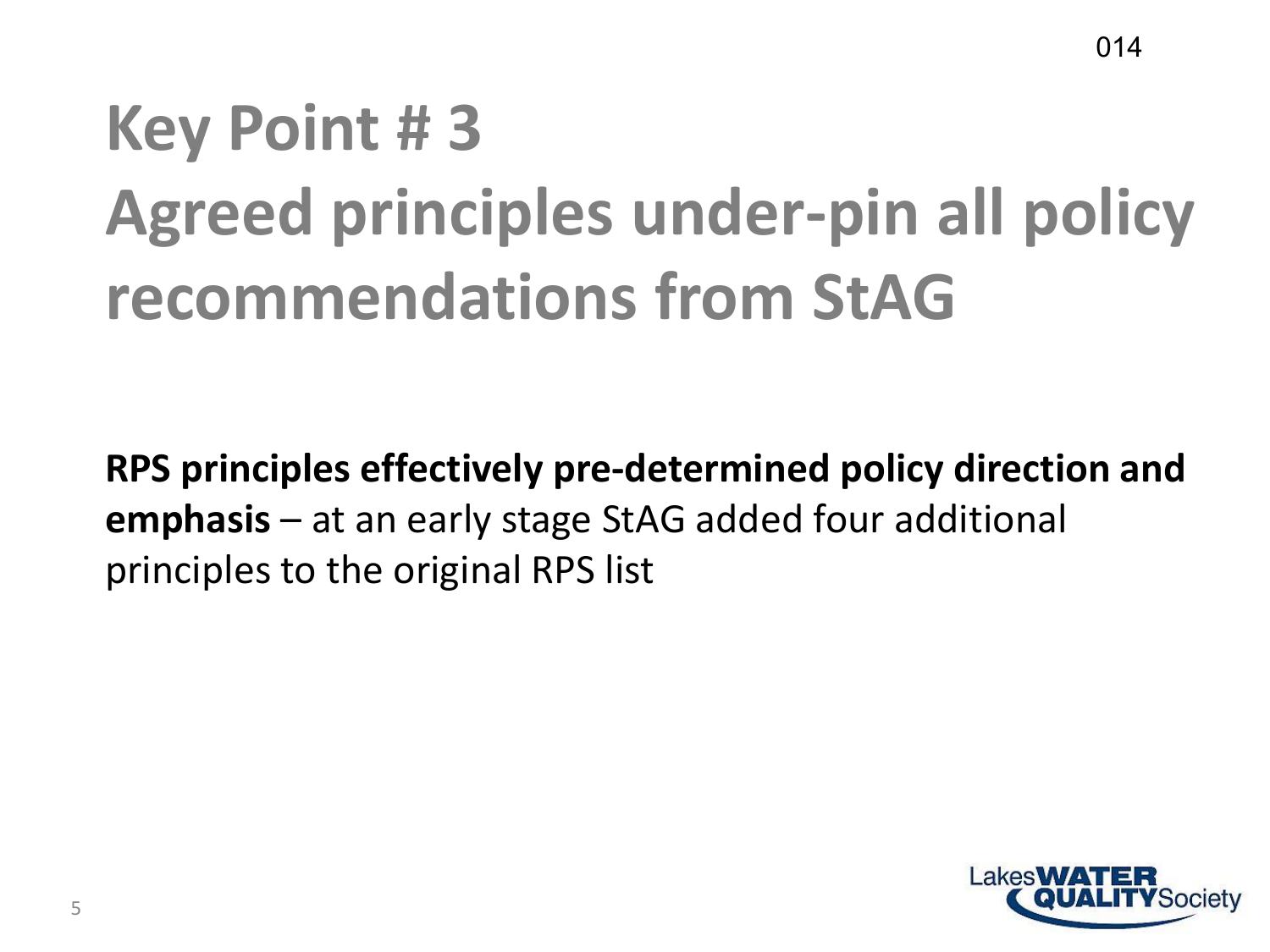### **RPS Principles** + additional from StAG

- a) Equity/Fairness, including intergenerational equity;
- b) Extent of the immediate impact;
- c) Public and private benefits and costs;
- d) Future vision for landscape;
- e) Iwi land ownership and its status including any Crown obligation;
- f) Cultural values;
- g) Resource use efficiency;
- h) Existing land use; and
- i) Existing on farm capital investment; and
- j) Ease of transfer of the allocation
- k) There will be **no major windfalls** for any sector
- l) Preference will be given to the allocation approach that has the **least overall economic impact**
- **m) Existing investment will be recognised** (including that in infrastructure, land value, cash investment and in nutrient loss mitigation)
- **n) Practices that cause high nitrogen loss**, relative to sector norms, **will not be rewarded**

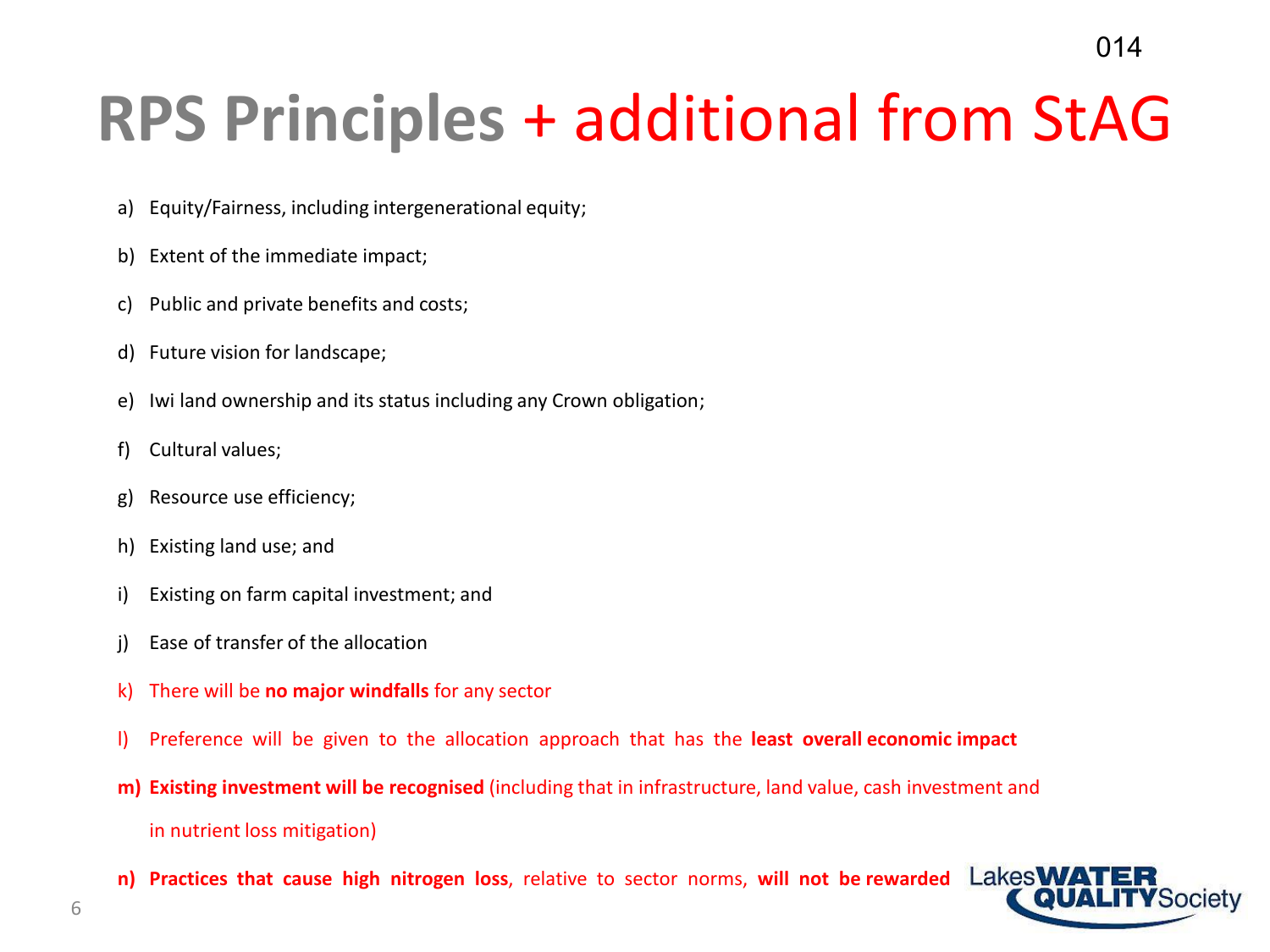# **An Additional Rule For Exceptions**

- Based on the above Principles there is a need to include an additional rule to deal with exceptions
- All complying uses have a **"Right of Survival"** providing they adopt the very best practices in nutrient management.
- StAG focused on the major rural land uses
- Dairying has the highest discharge allowance
- Other intensive uses are minor and not considered by the proposed rules e.g.
	- **Nurseries**
	- Agistment

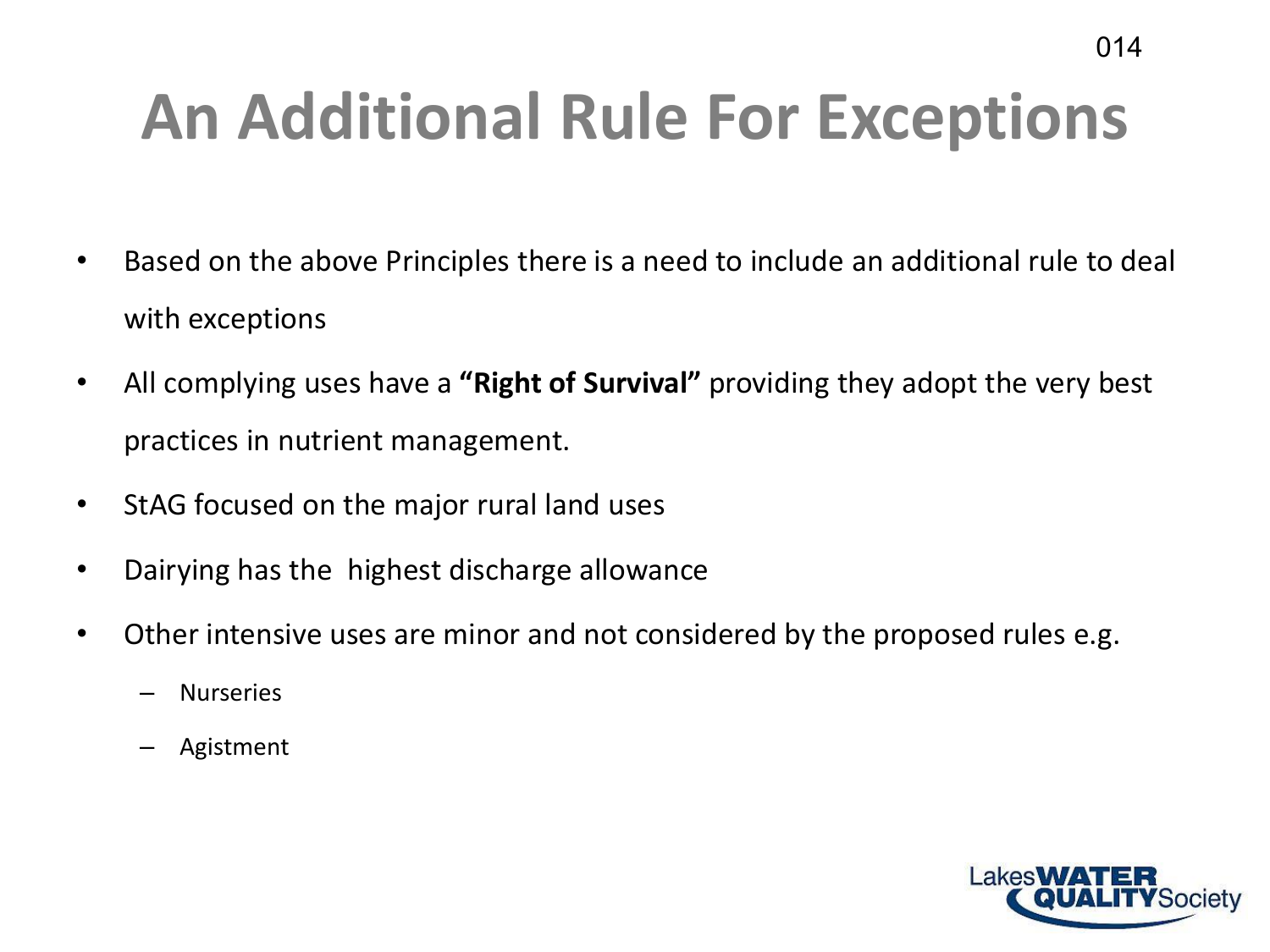## **Key Point # 4 Collaborative agreements defined scope and confirmed the targets**

**Waiora Agreement** (June 2011) between LWQS and the Primary Sector Collective

- confirmed the 435tN and 6tP sustainable load targets

**Oturoa Agreement** (Feb 2013)

- resolved RPS appeals by Fed Farmers and the Collective
- agreed target dates to achieve sustainable catchment loads; 70% by 2022; 100% by 2032.

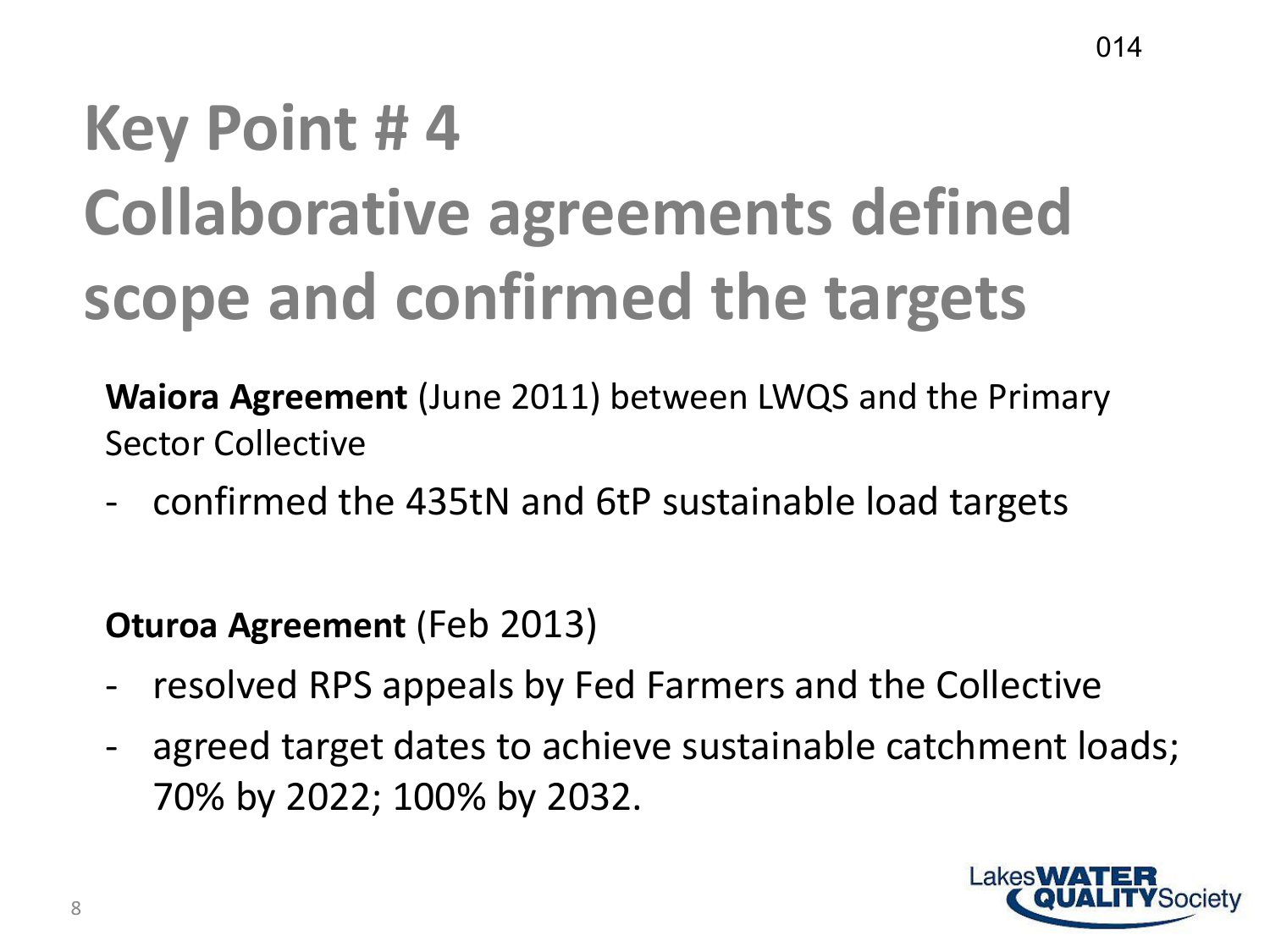#### **Key Point # 5 Integrated Framework and Gorse Programme were key to pragmatic progress**

- Initially proposed land owners responsible for total reduction of 270tN
- Farmer resistance to 100% responsibility
- Shared responsibility promoted and accepted where
	- BoPRC (The Public) took responsibility for
		- 100t N purchase through the Incentive Scheme
		- 30t N from gorse removal
	- Land Owners responsible for residual 140tN

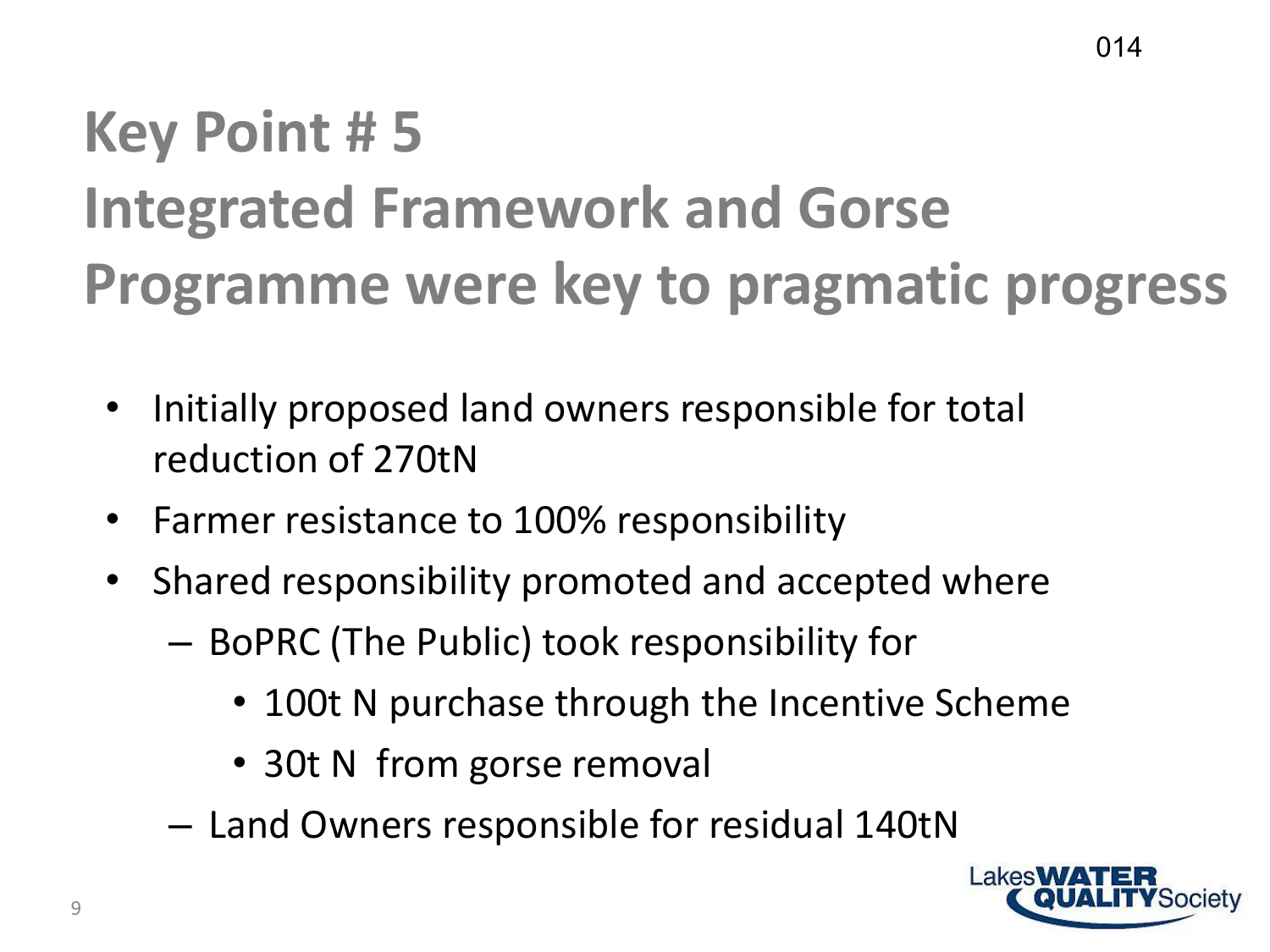#### **Key Point # 5 (cont'd) Integrated Framework and Gorse Programme were key to pragmatic progress** 014

- Substantial concessions to performance deadlines
	- BoPRC to achieve their reductions by 2022
	- Pastoral sector to achieve only 44tN (30%) by 2022 with residual balance of 96tN achieved by managed reductions through to 2032
- Landowner commitment to the Integrated Framework was critical to Central Government Funding
- Any reduction in commitment could jeopardise Government Funding

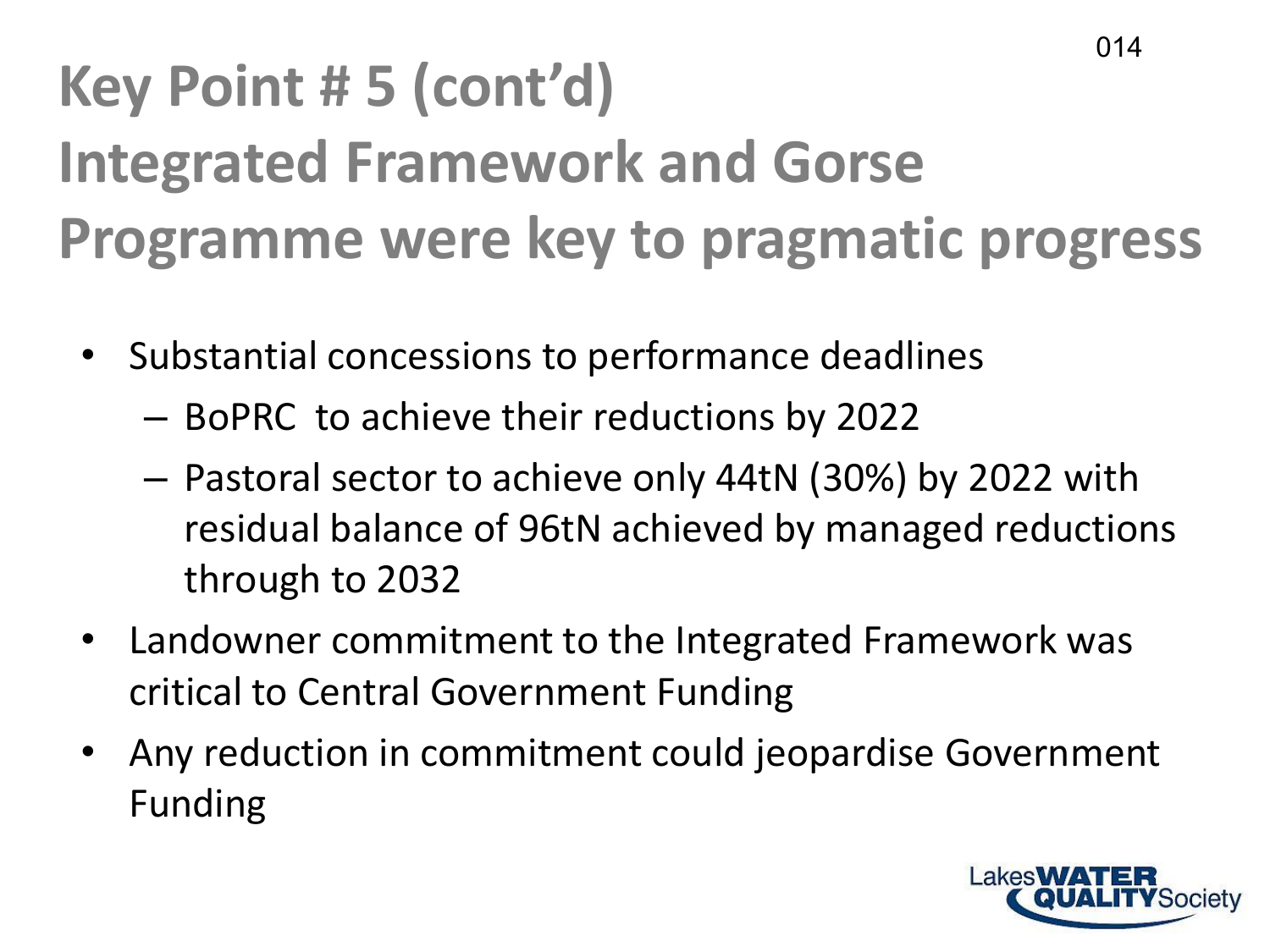### **Key Point # 6 Responsibility for proposed nutrient mitigation is shared across the rural and urban sectors**

The Rules Programme anticipates that properties remaining in pastoral agriculture will share 22% of catchment N reduction responsibilities by 2032.

Responsibility for the remaining 78% will remain with the wider community.



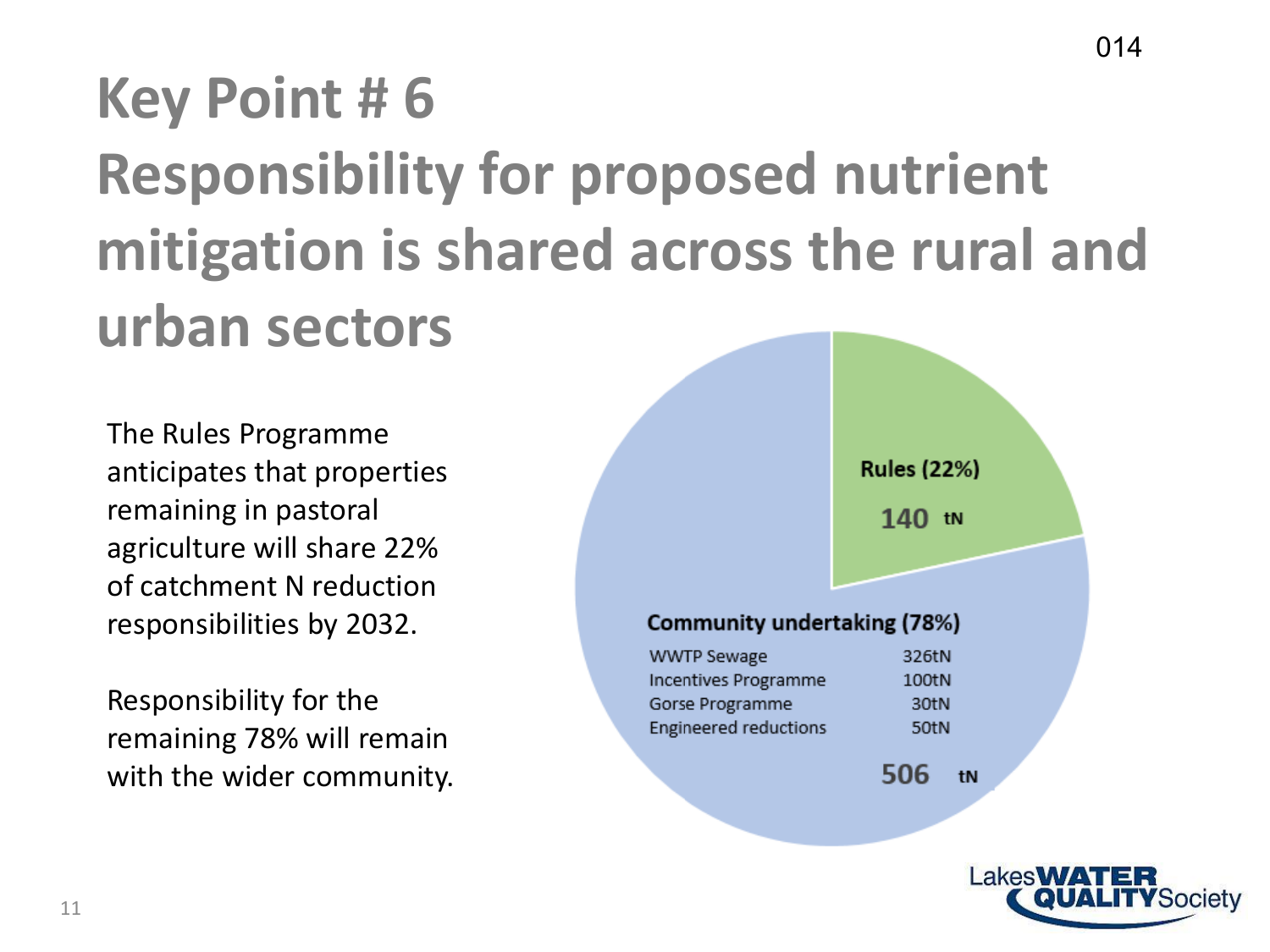# **Key Point # 7 Support for the proposed Rules & Incentives Programmes**

**LWQS supports the currently proposed Rules and Incentives Programme** (including sector allocation with ranges) as the **most pragmatic solution** to Nitrogen Allocation in the Lake Rotorua catchment.

A sincere effort was made to ensure that :

- the StAG process was inclusive, collaborative, open & transparent
- the greatest reductions were required from dairy properties (mitigation on drystock properties deemed to be more difficult)
- the greatest reductions were required from the highest leaching properties in each sector

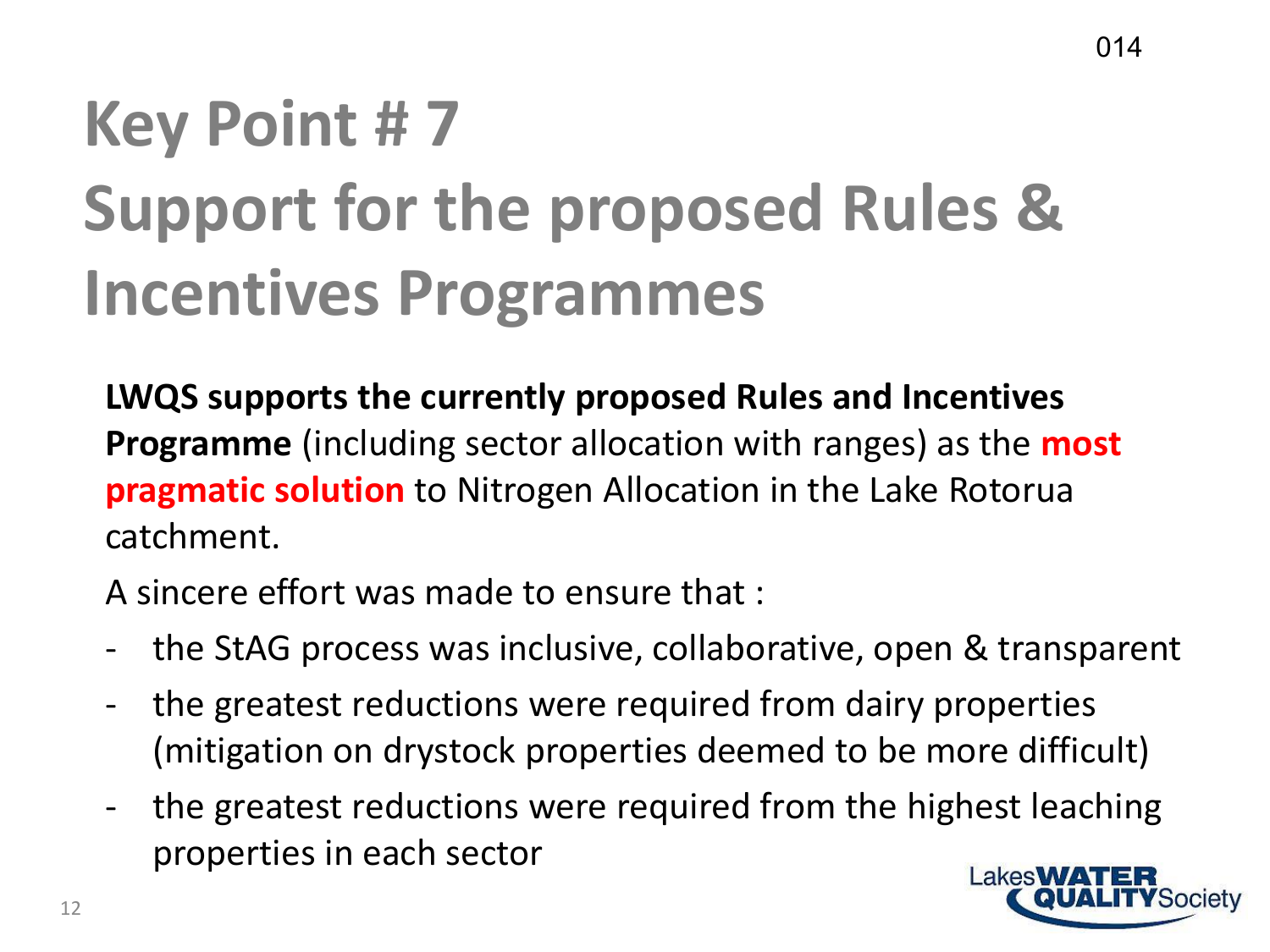#### **Key Point # 8 Challenges in the process**

- 1. The social and economic well-being of our rural community. A key concern. Economic modelling confirmed that **sector allocation with ranges was the least financially disruptive.**
- 2. Deficits and changes in catchment specific information
	- imprecise nature or unavailability of some benchmarking data
	- lack of specific land use detail on a per property basis (particularly for < 40ha)
	- changes to groundwater boundary and other catchment information
- 3. Understanding the relationship between geophysical factors and nutrient leaching. There is an poor apparent correlation in the Lake Rotorua catchment

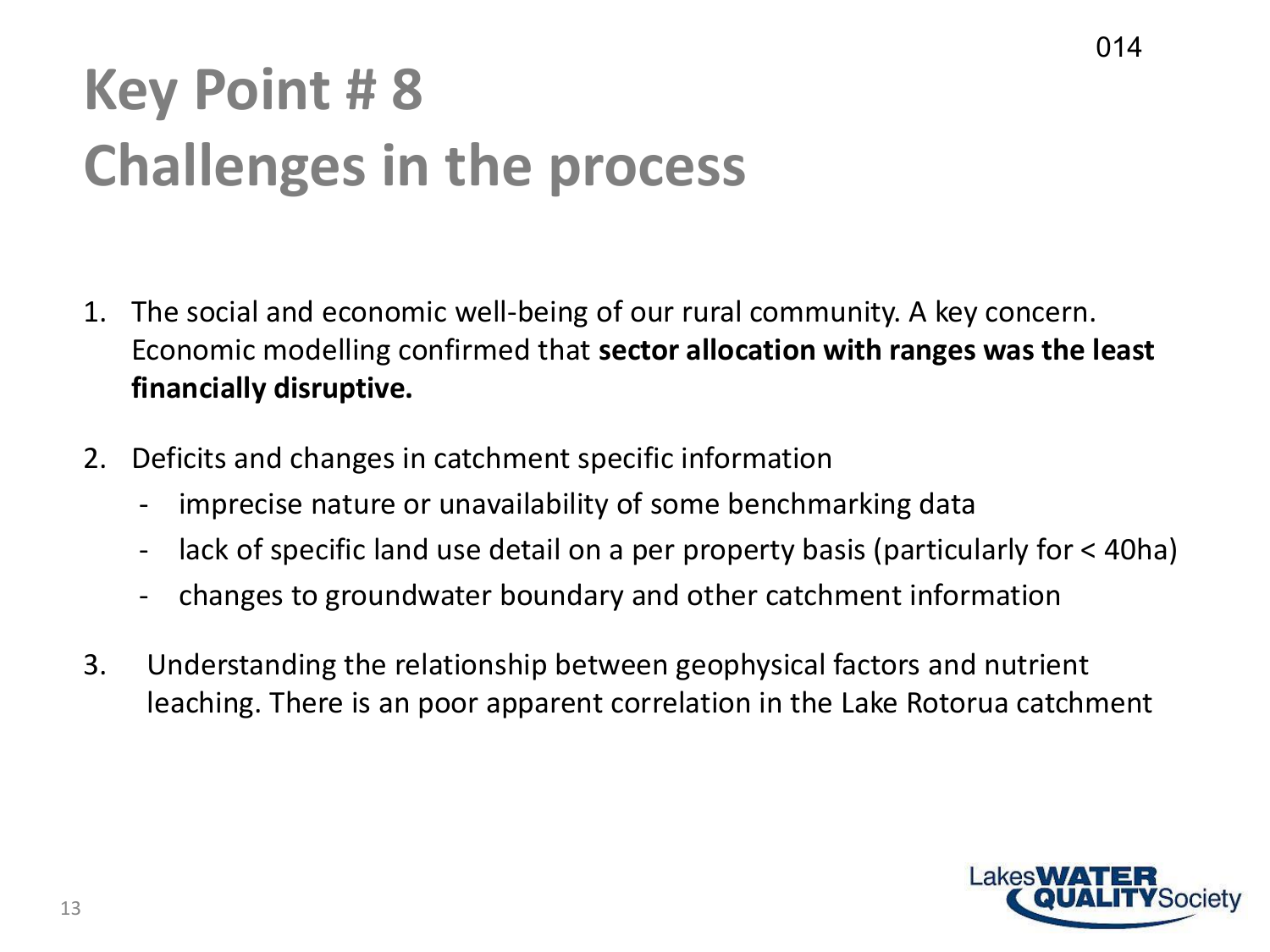#### **Key Point # 8 (cont'd) Challenges in the process**

- 4. Impact of *Overseer* version changes.
- 5. Properties < 40ha are **not** adversely differentiated from other drystock sector units. This was not well understood by small-block owners in particular.
- 6. Consultation has been widespread. There is a **delicate balance** between the responsibility to adequately consult with the wider community, prematurely going to that community before potential solutions have been well-researched, and embracing information change enroute.

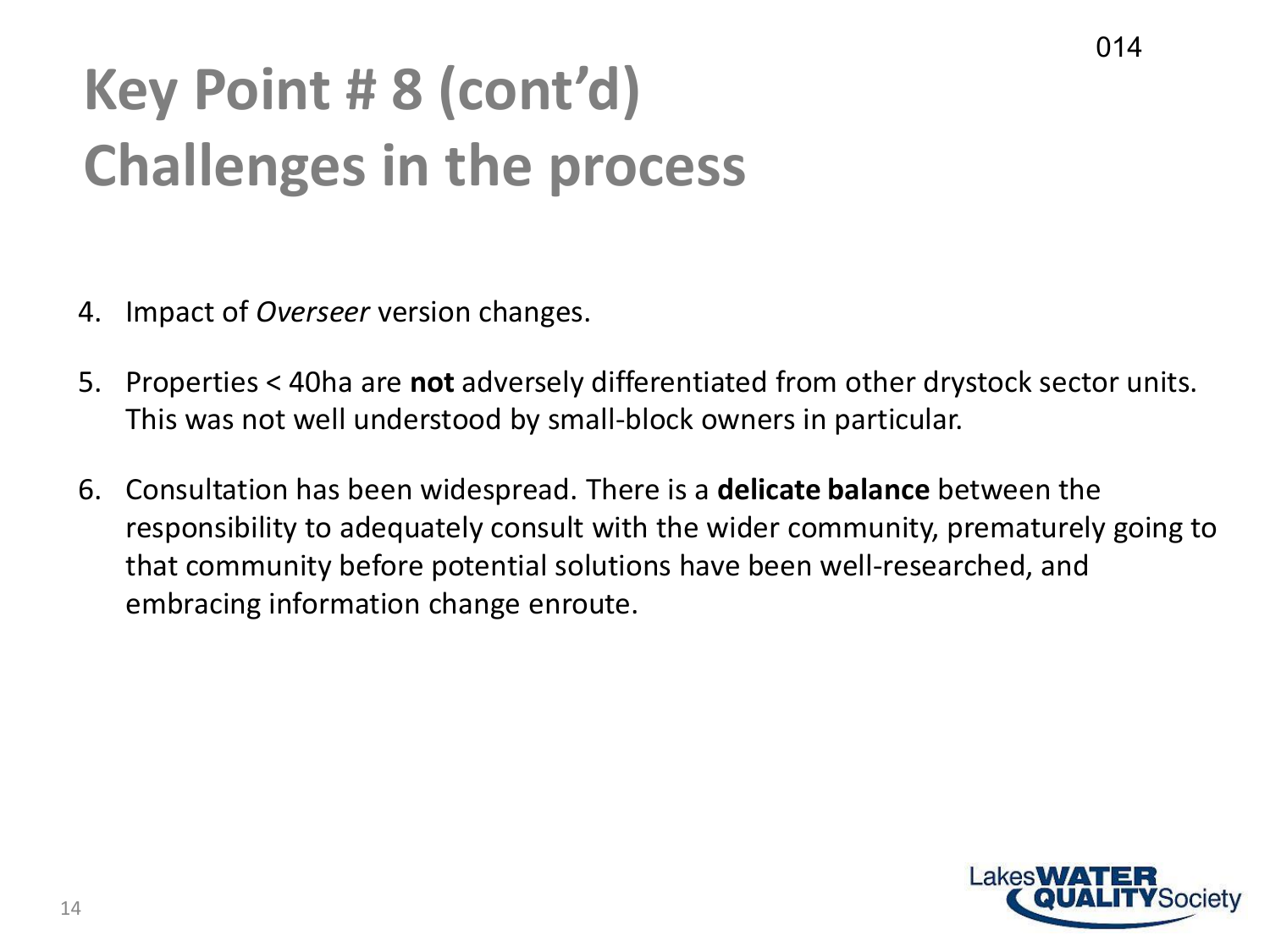### **Key Point # 9 Provision for future work & research priorities**

- 1. Are sustainable load targets achievable with other combinations of N and P mitigation?
- 2. Re-run of ROTAN with revised attenuation factors to confirm catchment targets under revised catchment boundaries and Overseer version changes.
- 3. Continuing focus on the improvement of *Overseer* for the reliable prediction of nutrient leaching, and it's use as a regulatory tool
- 4. Improved understanding of the long-term sustainable use of in-lake alum